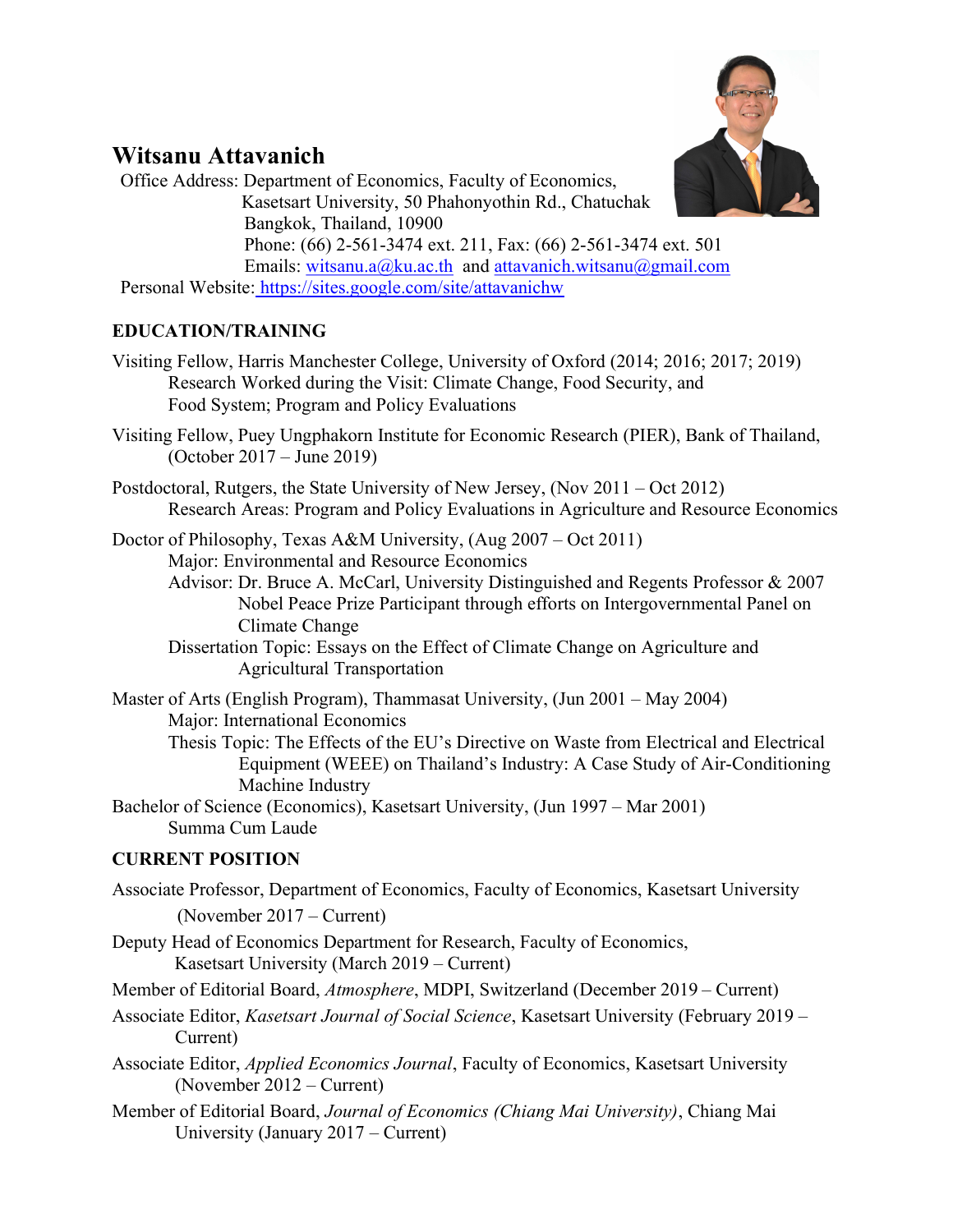- Member of the Board of Directors, Office of National Higher Education Science Research and Innovation Policy Council (NXPO) (December 2019 – Current)
- Member of the Board of Directors, The Foundation for Thailand Rural Reconstruction Movement under the Royal Patronage (June 2019 – Current)
- National Sub-Committee on Academic for Solving Air Pollution Problems, National Environment Board (January 2020 – Current)
- Expert on Economic, Social and Environmental Impact Assessment, National Science and Technology Development Agency (NSTDA) (February 2018 – Current)
- Committee on Sustainable Development, NSTDA (March 2019 Current)
- Committee on Biodiversity Management and Utilization, NSTDA (March 2019 Current)

Committee of Drafting "Intended Nationally Determined Contributions (INDCs) of Thailand", Office of Natural Resources and Environmental Policy and Planning (April 2015 – Current)

- Member of Working Group for Driving and Monitoring the Policies of Minister, Ministry of Higher Education, Science, Research and Innovation (August 2019 – Current)
- Committee Advisor on Promoting & Supporting Professional Development to Increase People's Income, Prime Minister's Office (November 2019 – Current)

#### PAST POSITION

Guest Editor, Atmosphere, MDPI, Switzerland (February 2019 – December 2019)

Member of Working Group for Minister of Agriculture & Cooperatives (Aug 2018 – Jul 2019)

- Advisor of Subcommittee on Finance, Banking, Financial Institutions and Capital Market under the Committee on Economic, Monetary and Public Finance, The National Legislative Assembly (August 2018 – July 2019)
- Chairman of the Working Group for Developing Economic Tools and Indicators to Create Economic Value, Bangkok Mass Transit Authority (February 2017 – May 2019)
- Administrative Committee of Faculty of Economics, Kasetsart University (February 2017 February 2019)
- Member of Editorial Board, Kasetsart Journal of Social Science, Kasetsart University (February 2017 – February 2019)
- Assistant Professor, Department of Economics, Faculty of Economics, Kasetsart University (January 2014 – October 2017)
- Committee of Expert Board for Evaluation and Acceptance Program of Eco-Industrial Town, the Federation of Thai Industries (August 2016 – February 2017)
- Deputy Director of Center for Applied Economics Research, Faculty of Economics, Kasetsart University (March 2013 – October 2017)
- Secretary of the Academic Committee, KU-OAE Foresight Center (Monitoring and Forecasting Agricultural Economics), jointly cooperated by Office of Agricultural Economics & Kasetsart University (April 2013 – October 2017)
- Subcommittee for Economic Evaluation, Thai Health Promotion Foundation (February 2013 September 2015)
- Deputy Head of Economics Department for Research, Faculty of Economics, Kasetsart University (January 2013 – May 2015)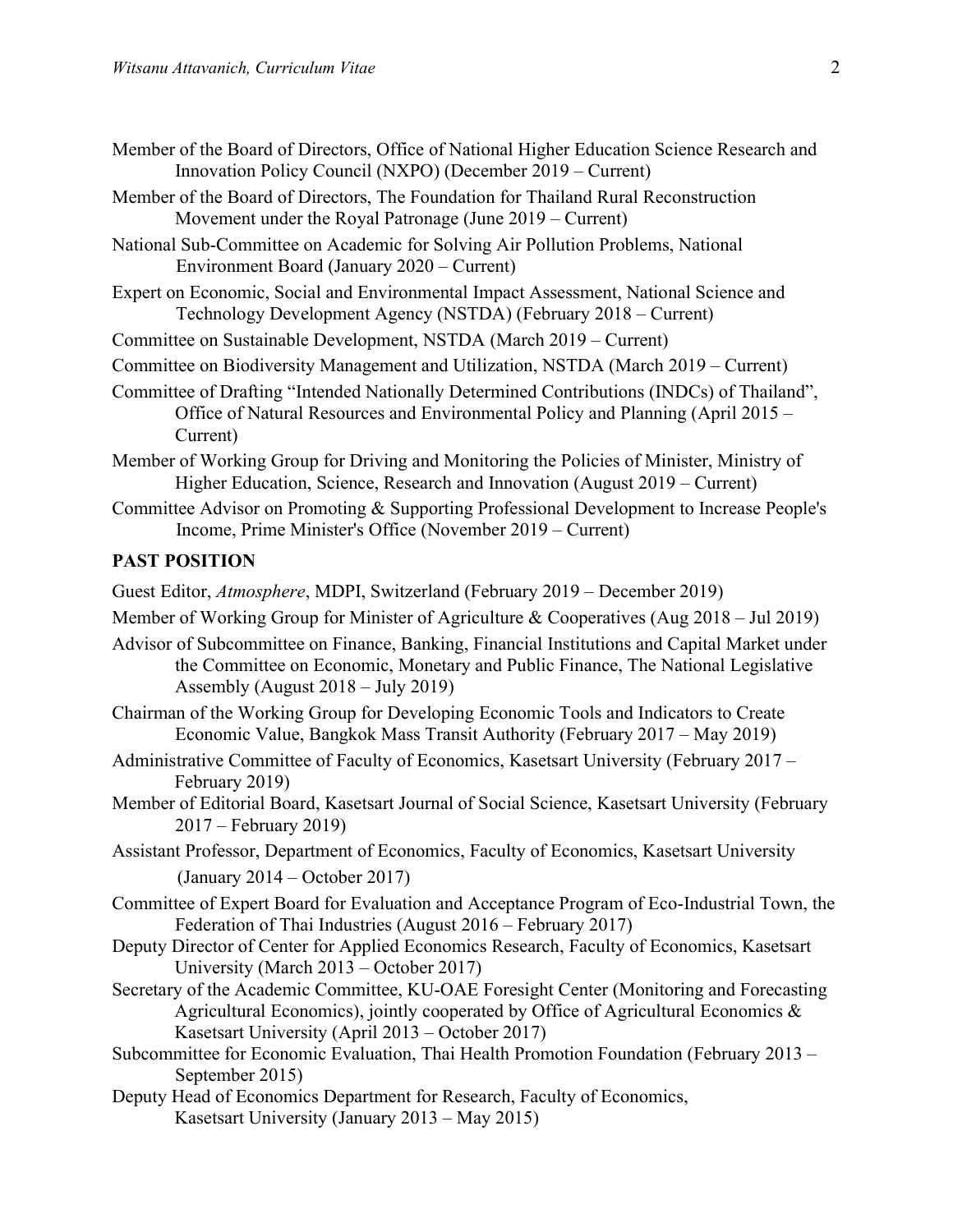- Lecturer, Department of Economics, Faculty of Economics, Kasetsart University (Jan 2003 – December 2013)
- Assistant Dean for Student Affairs, Faculty of Economics, Kasetsart University (April 2005–May 2007)

### INTERESTED RESEARCH AREAS

Economics related to: Environment and Resource; Climate Change; Air Pollution; Agriculture; Public Program and Policy Evaluation; Management; Land Use; Food Security; Energy

# JOURNALS/ ARTICLES

- Pochanasomboon, A., Attavanich, W. and Kidsom, A., 2020. Impacts of Land Ownership on the Economic Performance and Viability of Rice Farming in Thailand. Land, 9(3), pp.1-21.
- Attavanich, W. 2019. Cost of Thai Society from Air Pollution and Countermeasures. aBRIDGEd Issue 7/2019: 1-11. Puey Ungphakorn Institute for Economic Research, Bank of Thailand
- Hein, Y., Vijitsrikamol, K., Attavanich, W., & Janekarnkij, P. 2019. Do Farmers Perceive the Trends of Local Climate Variability Accurately? An Analysis of Farmers' Perceptions and Meteorological Data in Myanmar. Climate 7(64): 1-21.
- Hein, Y., Vijitsrikamol, K., Attavanich, W., & Janekarnkij, P. 2019. Economic Assessment of Climate Adaptation Options in Myanmar Rice-Based Farming System. Journal of Agricultural Science 11(5): 35-48.
- Attavanich, W., 2018. How Is Climate Change Affecting Thailand's Agriculture? A Literature Review with Policy Update. FFTC Agricultural Policy Platform November:1-9.
- Brown, M.E., R.C. Carr, K.L. Grace, K. Wiebe, C.C. Funk, W. Attavanich, P. Backlund, and L. Buja. 2017. Do Markets and Trade Help or Hurt the Global Food System Adapt to Climate Change? Food Policy 68: 154–159.
- Attavanich, W., B.J. Schilling, and K.P. Sullivan. 2016. "Measuring the Effects of Preservation on Farm Profits in a Continuous Treatment Setting" Applied Economics 48(60): 5850–65.
- Attavanich, W. 2016. "Did the Thai Rice-Pledging Program Improve the Economic Performance and Viability of Rice Farming?" Applied Economics 48(24): 2253-2265.
- Schilling, B.J., W. Attavanich, K.P. Sullivan, and L. Marxex. 2014. "Measuring the Effect of Farmland Preservation on the Profitability of Farms." Land Use Policy 41: 84-96.
- Schilling, B.J., W. Attavanich, and Y. Jin. 2014. "Does Agritourism Enhance Farm Profitability?" Journal of Agricultural and Resource Economics 39(1): 69-87.
- Attavanich, W. and B.A. McCarl. 2014. "How is CO<sub>2</sub> Affecting Yields and Technological Progress? A Statistical Analysis." Climatic Change 124(4): 747-762.
- Attavanich, W., B.A. McCarl, Z. Ahmedov, S. Fuller, and D.V. Vedenov. 2013. "Effects of Climate Change on U.S. Grain Transport." Nature Climate Change 3: 638–643.
- Attavanich, W., B. A. McCarl, and R. Hughes. 2011. "Trade Liberalization, Climate Change Policies, and the Environment: The Growing Interaction and Impact: Discussion." American Journal of Agricultural Economics 93(2): 558–559.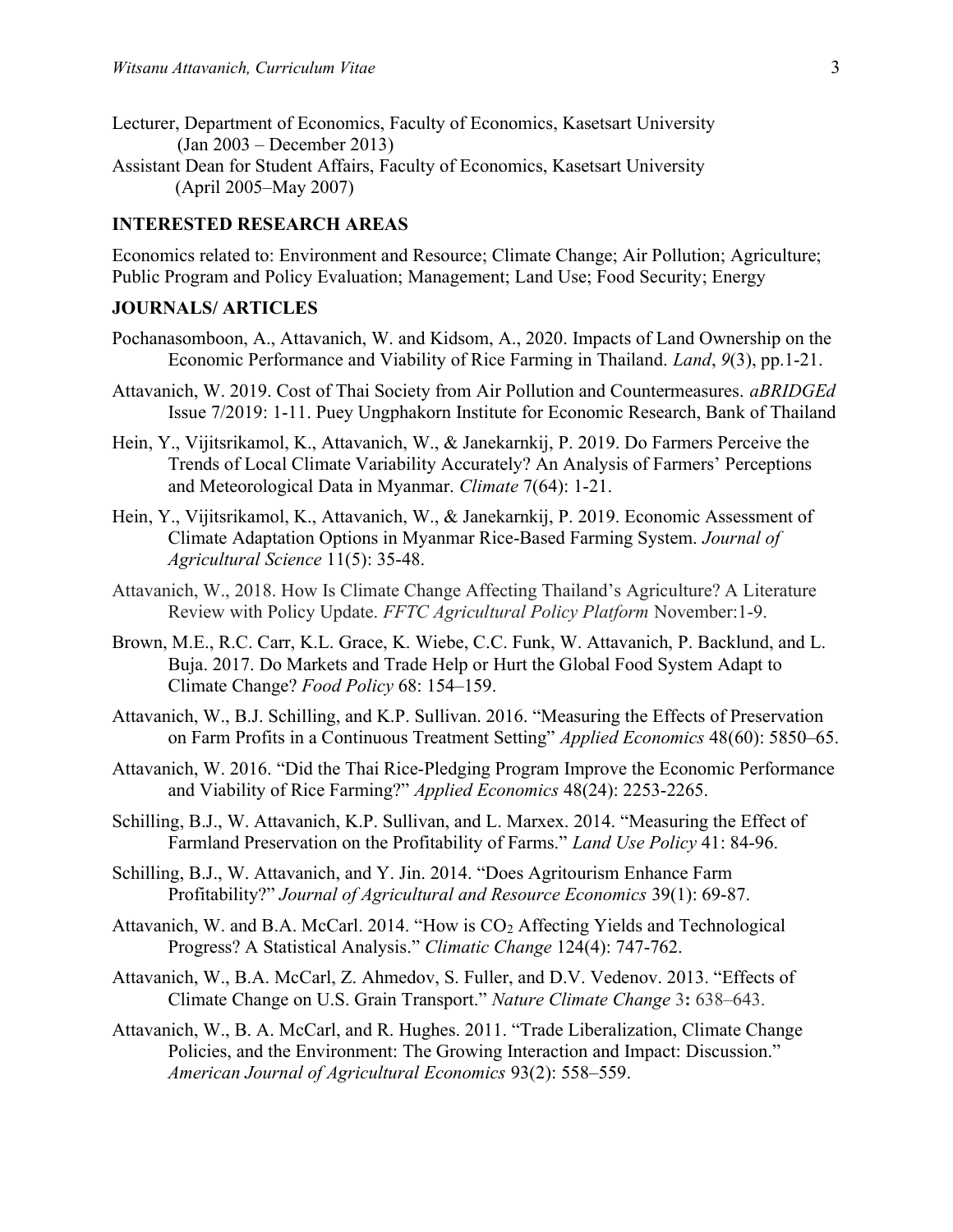Attavanich, W., B. A. McCarl, and D. Bessler. 2011. "The Effect of H1N1 (Swine Flu) Media Coverage on Agricultural Commodity Markets." Applied Economic Perspectives and Policy 33(2): 241–259.

#### BOOK CHAPTERS

- McCarl, B.A., W. Attavanich, M. Musumba, J. Mu, and R. Aisabokhae. 2014. "Land Use and Climate Change." In the Oxford Handbook of Land Economics., Eds. Duke, M. Joshua, and J.J. Wu. Oxford University Press. ISBN 978-0-19-976374-0, pp 800.
- Attavanich, W., B.S. Rashford, R.M. Adams, and B.A. McCarl. 2014. "Land Use, Climate Change, and Ecosystem Services." In the Oxford Handbook of Land Economics., Eds. Duke, M. Joshua, and J.J. Wu. Oxford University Press. ISBN 978-0-19-976374-0, pp 800.

#### BOOK REVIEWS

Attavanich, W., B.A. McCarl and Y. Zhang. 2009. "Mitigating Climate Change through Food and Land Use." Worldwatch Report 179, Worldwatch Institute.

### BOOK

- Attavanich, W., P. Kajitvichyanukul, W. Limsawart, S. Pongpiajun, N. Sirimongkonlertkun, P. Saetang and K. Sribuaiam. 2020. Clean Air Blue Paper, Thailand. Thailand Clean Air Network. ISBN 978-616-393-295-2 (Role: Editor and Author)
- Limsawart, W., W. Attavanich, N. Jiarakul, A. Mutchimwong, S. Pongpiajun, N. Sirimongkonlertkun and K. Sribuaiam. 2019. Clean Air White Paper, Thailand. Thailand Clean Air Network. https://thailandcan.org/whitebook/ (Role: Author)
- Witsanu Attavanich. 2014. Energy Economics. Department of Economics, Faculty of Economics, Kasetsart University. ISBN 978-616-374-721-1, 276 Pages.
- Witsanu Attavanich. 2016. Microeconomics I. Department of Economics, Faculty of Economics, Kasetsart University. ISBN 978-616-423-554-0, 303 Pages.
- Witsanu Attavanich. 2017. Managerial Economics: Economic Tools for Business Decision. ISBN 978-616-440-490-8, 325 Pages.

#### WORKING PAPERS

- Attavanich, W. Social Cost of Air Pollution from Particulate Matter 2.5 Micrometers ( $PM_{2.5}$ ) in Thailand.
- Pongpiajun, S., W. Attavanich., P. Kajitvichyanukul, W. Limsawart, N. Sirimongkonlertkun, P. Saetang and K. Sribuaiam. Clean Air Green Paper, Thailand. Thailand Clean Air Network. Forthcoming (Role: Author)
- Attavanich, W. Social Cost of Air Pollution from Particulate Matter 10 Micrometers (PM<sub>10</sub>) in Thailand.
- Attavanich, W., Chantarat, S., Chenphuengpawn, J. Mahasuweerachai, P. and Thampanishvong, K. (2019). Farms, Farmers and Farming: A Perspective through Data and Behavioral Insights. PIER Discussion Paper No.122. Puey Ungphakorn Institute for Economic Research, Bank of Thailand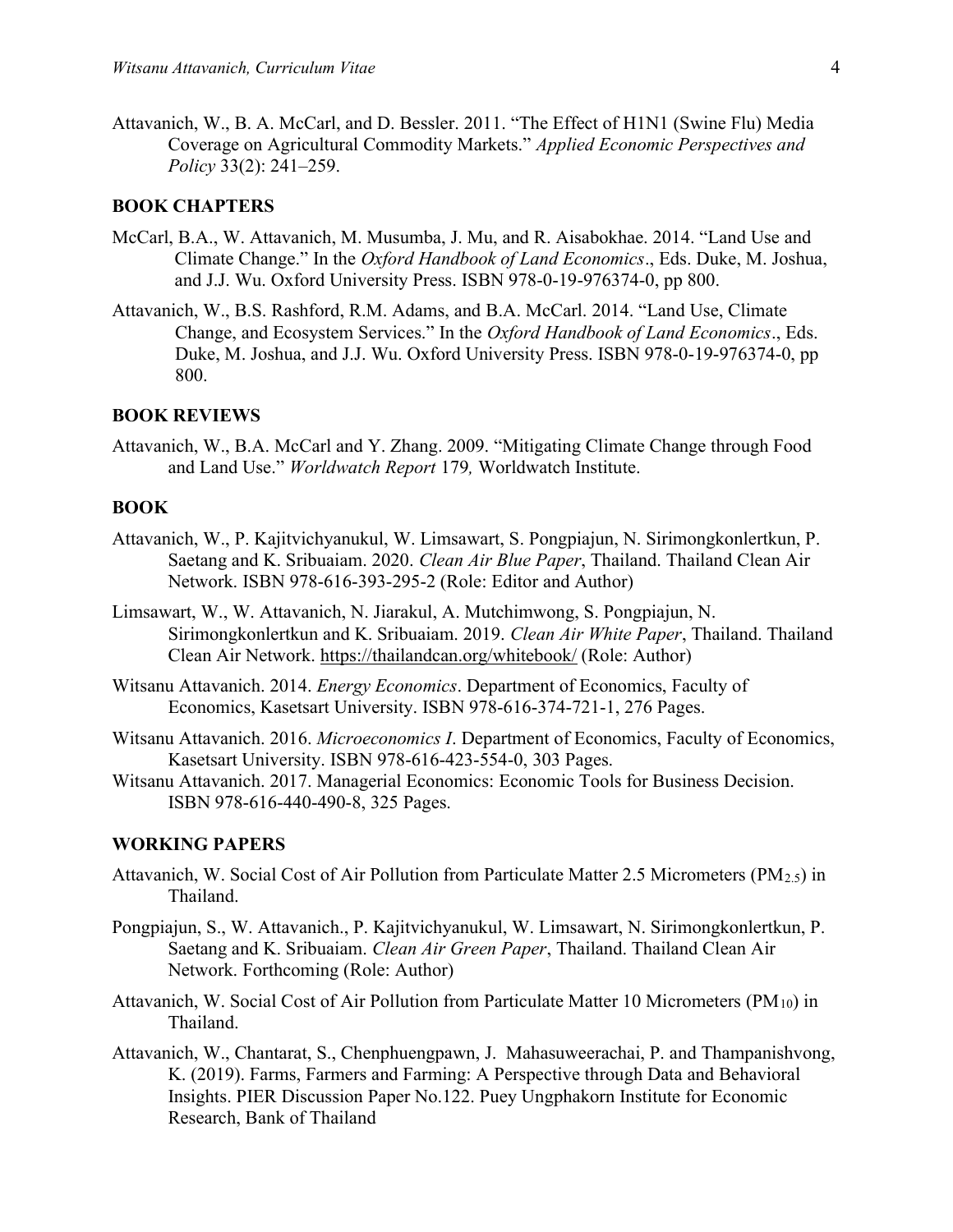- Attavanich, W. Effect of Zoning Policy in Agricultural Sector on Thai Social Welfare
- Attavanich, W. and S. Pipitpakdee. Effects of Climate Change on the Production of Global Food Crops in Thailand: Implications for Food Security. (Submitted)

### CONFERENCE PROCEEDINGS

- Attavanich, W., R. Mungkung, I. Mahathanaseth, S. Sanglestsawai, and A. Jirajariyav. 2016. Developing Green GDP Accounting for Thai Agricultural Sector Using the Economic Input Output - Life Cycle Assessment to Assess Green Growth. SEE 2016 in conjunction with ICGSI 2016 and CTI 2016 On "Energy & Climate Change: Innovating for a Sustainable Future" 28-30 November 2016, Bangkok, Thailand.
- Attavanich, W. 2013. The Effect of Climate Change on Thailand's Agriculture. 7<sup>th</sup> International Academic Conference Proceedings. September 1-4, 2013. Prague, Czech Republic. Published by International Institute of Social and Economic Sciences (IISES), ISBN: 978-80-905241-7-0: Page 23-40.
- Attavanich, W., B. Chaivichayachat, W. Kittiampanont, and R. Thammaapiroam. 2006. "Attitudes of Entrepreneurs and Opinions of Alumni in the Bachelor of Economics Program of Kasetsart University." Proceedings of 44th Kasetsart University Annual Conference: Agro-Industry, Economics and Business Administration, Bangkok, Thailand. Published by Kasetsart University: 636–643 (Thai).

#### REFEREE FOR JOURNALS/ARTICLES

Referee for Climatic Change; Global Environmental Change; Land Use Policy; Energy Journal; Environment, Systems and Decisions; Ecological Economics; Journal of Agricultural and Resource Economics; American Journal of Agricultural Economics; Agricultural Economics; Applied Economics; Kasetsart Journal Social Science

#### SELECTED RESEARCH PROJECTS

#### 2020

- Research Project "Drafting Clean Air Blue Paper, Thailand." Funded by Thai Health Promotion Foundation.
- Research Project "Social Cost of Air Pollution from Particulate Matter 2.5 Micrometers (PM2.5) in Thailand." Funded by Department of Economics, Kasetsart University (Role: Principal Investigator)
- Research Project "Development of a Framework for Measuring Sustainable Tourism Using System of Environmental Economic Accounting (SEEA) and Tourism Satellite Accounting (TSA) in Thailand." Funded National Science and Technology Development Agency (NSTDA) (Role: Researcher)
- Research Project "Economic valuation project of the development of a prototype of water management systems based on the 3Rs of the service sector in the Eastern Economic Corridor (EEC) area"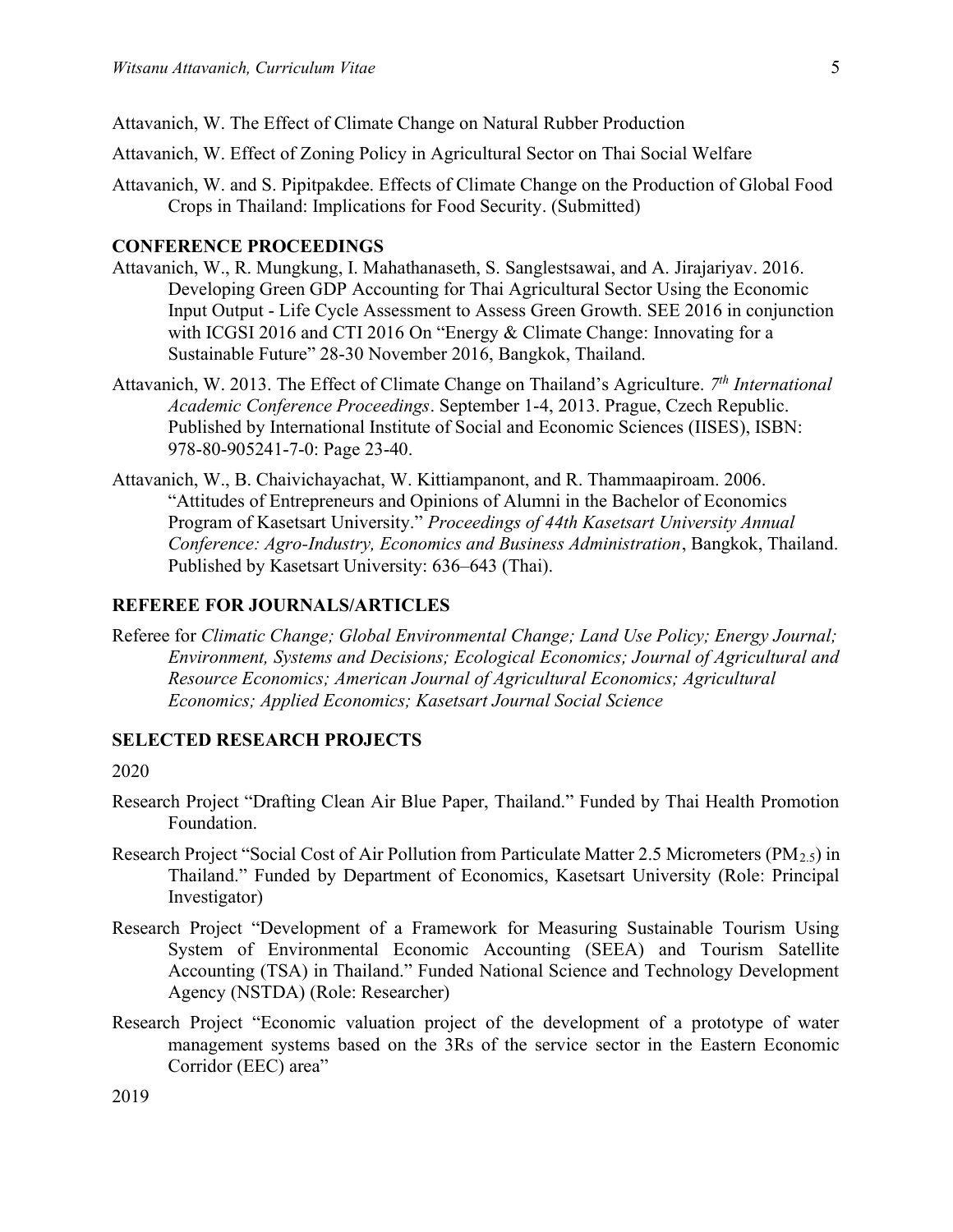- Research Project "The Study of Food Loss in Thailand's Agricultural Sector: Funded by Agricultural Research Development Agency (Public Organization) (Role: Principal Investigator)
- Research Project "Evaluating the Outcomes and Impacts of the Public and Private Partnership Program for Maize Production after In-Season Rice Production." Funded by the Office of Agricultural Economics (Role: Principal Investigator)
- Research Project "The Effect of Climate Change on Natural Rubber Production." Funded by Department of Economics, Kasetsart University (Role: Principal Investigator)
- Research Project "Support the Development of Agriculture Climate Change Action Plan in Thailand." Funded by the Thailand Development Research Institute (Role: Principal Investigator)
- Research Project "Blue Carbon Potentials of Thailand: Mangrove." Funded by the Thailand Research Fund (Role: Researcher)

2018

- Research Project "Effect of Zoning Policy in Agricultural Sector on Thai Social Welfare" Funded by Department of Economics, Kasetsart University (Role: Principal Investigator)
- Research Project "Drafting Report on the Performance of the United Nations Convention on the Prevention of Desertification Year 2018" Funded by Land Development Department, Ministry of Agriculture and Cooperatives (Role: Principal Investigator)
- Research Project "Monitoring and Evaluation of the Implementation of the Human Development Integrated Plan in All Ages for the Fiscal Year 2017" Funded by the Ministry of Social Development and Human Security (Role: Principal Investigator)
- Research Project "Developing the Demand Driven Strategic Plan for Trading Agricultural Product for Fiscal Year 2018: Maize" Funded by Trade Policy and Strategy Office, Ministry of Commerce (Role: Principal Investigator)
- Research Project "Study of Carbon Dioxide (Co2) Emissions per unit of Value-Added indicator for Sustainable Development Goals (SDGs) in Thailand" Funded National Science and Technology Development Agency (NSTDA) (Role: Researcher)

2017

- Research Project "Developing the Master Plan for the Ministry of Social Development and Human Security year 2018-2036" with T. Prakai and S. Udomwitid. Funded by the Ministry of Social Development and Human Security (Role: Principal Investigator).
- Research Project "Effects of Climate Change on Thailand's Agriculture: New Results". Funded by Department of Economics, Kasetsart University (Role: Principal Investigator).
- Research Project "Support to the Development and Implementation of the Thai Climate Change Policy: Experts on GHG mitigation options in the Thai Agriculture sector" with P. Pengthamkeerati. Funded by Deutsche Gesellschaft für Internationale Zusammenarbeit (GIZ) GmbH under supervision of ONEP & OAE (Role: Principal Investigator).
- Research Project "Evaluating Economic Impacts of Microorganism's Utilization Invented by National Center for Genetic Engineering and Biotechnology (Biotech)" Funded National Science and Technology Development Agency (NSTDA) (Role: Principal Investigator).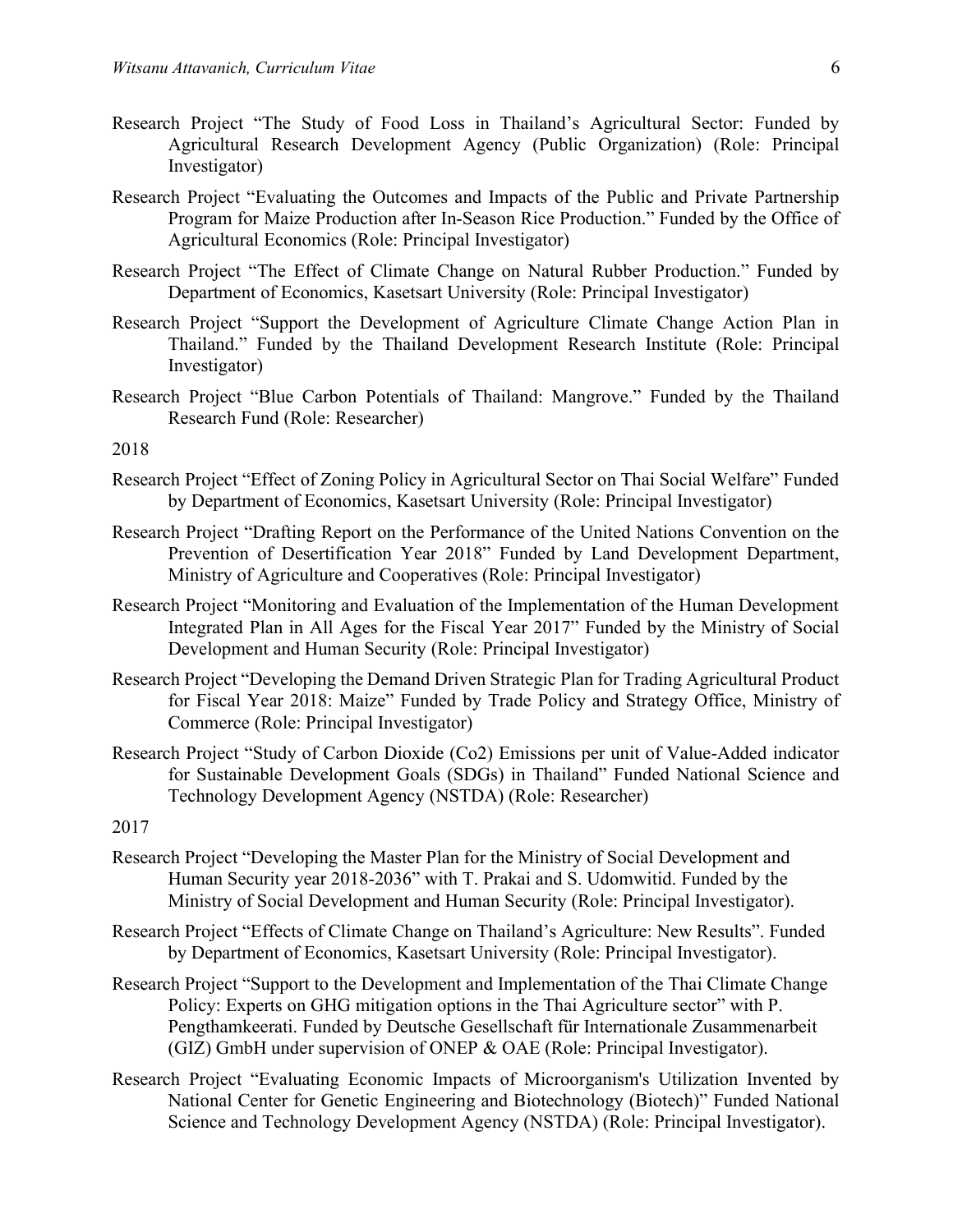Research Project "Supporting Thailand to Integrate the Agricultural Sectors into National Adaptation Plans (NAPs)" with S. Udomwitid Funded by FAO & UNDP under supervision of OAE. Project no. UNFA/GLO/616/UND (Role: Principal Investigator).

## 2016

Research Project "Developing the Action Plan Following Industrial Zone Development Plan in 15 Provinces" with several researchers. Funded by Department of Industrial Works, Ministry of Industry (Role: Research).

#### 2015

- Research Project "Climate Change, Global Food Security, and the U.S. Food System." USDA Technical Report for the National Climate Assessment. Brown, M.E., J.M. Antle, P. Backlund, E.G. Carr, W.E. Easterling, M.K. Walsh, C. Ammann, W. Attavanich, C.B. Barrett, M.F. Bellemare, V. Dancheck, C. Funk, K. Grace, J.S.I. Ingram, H. Jiang, H. Maletta, T. Mata, A. Murray, M. Ngugi, D. Ojima, B. O'Neill, and C. Tebaldi., The United States Department of Agriculture (USDA) and the National Center for Atmospheric Research, USA (Role: Researcher) Available online at http://www.usda.gov/oce/climate\_change/FoodSecurity2015Assessment/FullAs sessment.pdf. (Presented at COP 21 Paris, France)
- Research Project "Natural Resource Use and Environmental Impacts of Food Systems: Regional Report on South-East Asia" with several researchers. United Nation Environmental Programme (UNEP) & International Resource Panel - Working Group. (Role: Researcher)
- Research Project "Developing the Strategic Plans of the Ministry of Social Development, and Human Security for Fiscal Years 2017-2021" with several researchers. Ministry of Social Development, and Human Security (Role: Principal Investigator).
- Research Project "Developing Master Plan for Eco-Industrial Town" with several researchers. Department of Industrial Works, Ministry of Industry (Role: Research).
- Research Project "Drafting Master Plan to Conserve and Develop Green Spaces in Bangkajao for Sustainability" with several researchers. Kasetsart University (Role: Main researcher of Faculty of Economics).
- Research Project "Evaluating the Impact of First-Time Car Buyer Program on the Environmental Cost Generated from Air Pollution in Bangkok" Department of Economics, Kasetsart University (Role: Principal Investigator).
- Research Project "Evaluating Impacts of Rice-Pledging Program on Economic Status of Thai Farmers", Thailand Research Fund (Role: Principal Investigator).

2014

- Research Project "Evaluating Impacts of Rice-Pledging Program on Economic Viability of Rice Farming in Thailand" Department of Economics, Kasetsart University (Role: Principal Investigator).
- Research Project "Green Gross Domestic Product (GDP) Accounting of Thai Agricultural Sector via Economic Input Output - Life Cycle Assessment (EIO – LCA) to Assess Green Growth." Mungkung, R., I. Mahathanaseth, S. Sanglestsawai, and A.Jirajariyavech. The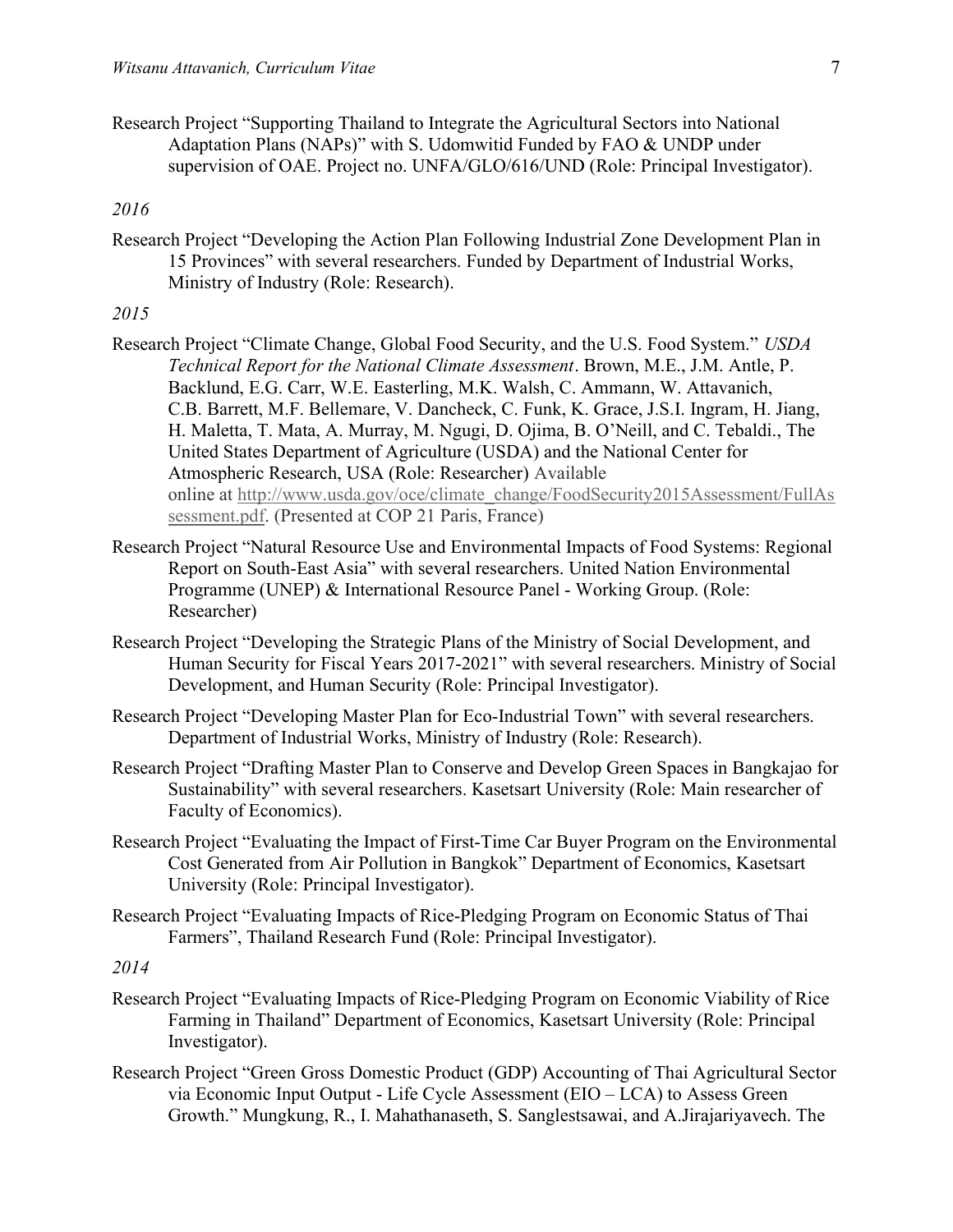National Science and Technology Development Agency, Ministry of Science and Technology (Role: Researcher).

- Research Project "Risk Analysis and Management of Agri-food Products on Carbon, And Water Footprints for Value Adding, Competiveness Enhancing and Green Economy Promoting." with Mungkung, R., S. H. Gheewala, N. Chuchird, and I. Mahathanaseth (Role: Researcher).
- Research Project "Economic Evaluation of Environmental Impacts for Inland Natural Gas's Transport System." with P. Janekarnkit, I. Mahathanaseth, K. Pensupar, S. Sanglestsawai, and K. Vijitsrikamol. PTT Public Company Limited (Role: Researcher).

### 2013

- Research project "Contribution of Climate Change on Farmland Values in Thailand." Department of Economics, Kasetsart University (Role: Principal Investigator).
- Research project "Does Agritourism Enhance Farm Profitability?" with Schilling, B.J., and Y. Jin. The USDA National Institute of Food and Agriculture (Role: Co- Principal Investigator).
- Research project "The Study of Value Creation from Services of Thailand's High Speed Rail" with several researchers. Department of Creative Economy, Office of the Prime Minister (Role: Co- Principal Investigator).

### 2012

- Research project "Measuring the Effect of Farmland Preservation on the Profitability of Farms." with Schilling, B.J., K.P. Sullivan, L. Marxen. Funded by the USDA National Institute of Food and Agriculture. (Role: Researcher).
- Research project "The Effect of Farmland Preservation on Farm Profitability: Does the Extent of Farm Participation Matter?" with Schilling, B.J., K.P. Sullivan, L. Marxen. Funded by the USDA National Institute of Food and Agriculture. (Role: Researcher).

### 2011

Research project "The Effect of Climate Change on Crop Production Patterns with Implications to Transportation Flows and Inland Waterways" with Bruce A. McCarl, Stephen W. Fuller, and Dmitry V. Vedenov funded by the University Transportation Center for Mobility, Texas Transportation Institute. UTCM Project #10-54-51. (Role: Researcher).

### 2010

Research project "Quantitative Model of Iraqi Agriculture" with Siyi Feng and Bruce A. McCarl funded by Norman Borlaug Institute for International Agriculture, Texas A&M University. (Role: Researcher).

### CONFERENCE PRESENTATIONS/ POSTERS

- Attavanich, W. 2019. Social Cost of Air Pollution in Thailand. The 21<sup>st</sup> Thammasat-Kasetsart-Mahidol-Royal Thai Navy Academic Conference. Thammasat University, Thailand. September 6, 2019.
- Attavanich, W. 2019. Effects of the Cropland Zoning Policy on Thailand's Agricultural Sector. International Conference on "Impacts of Climate Change on Food Security, Environment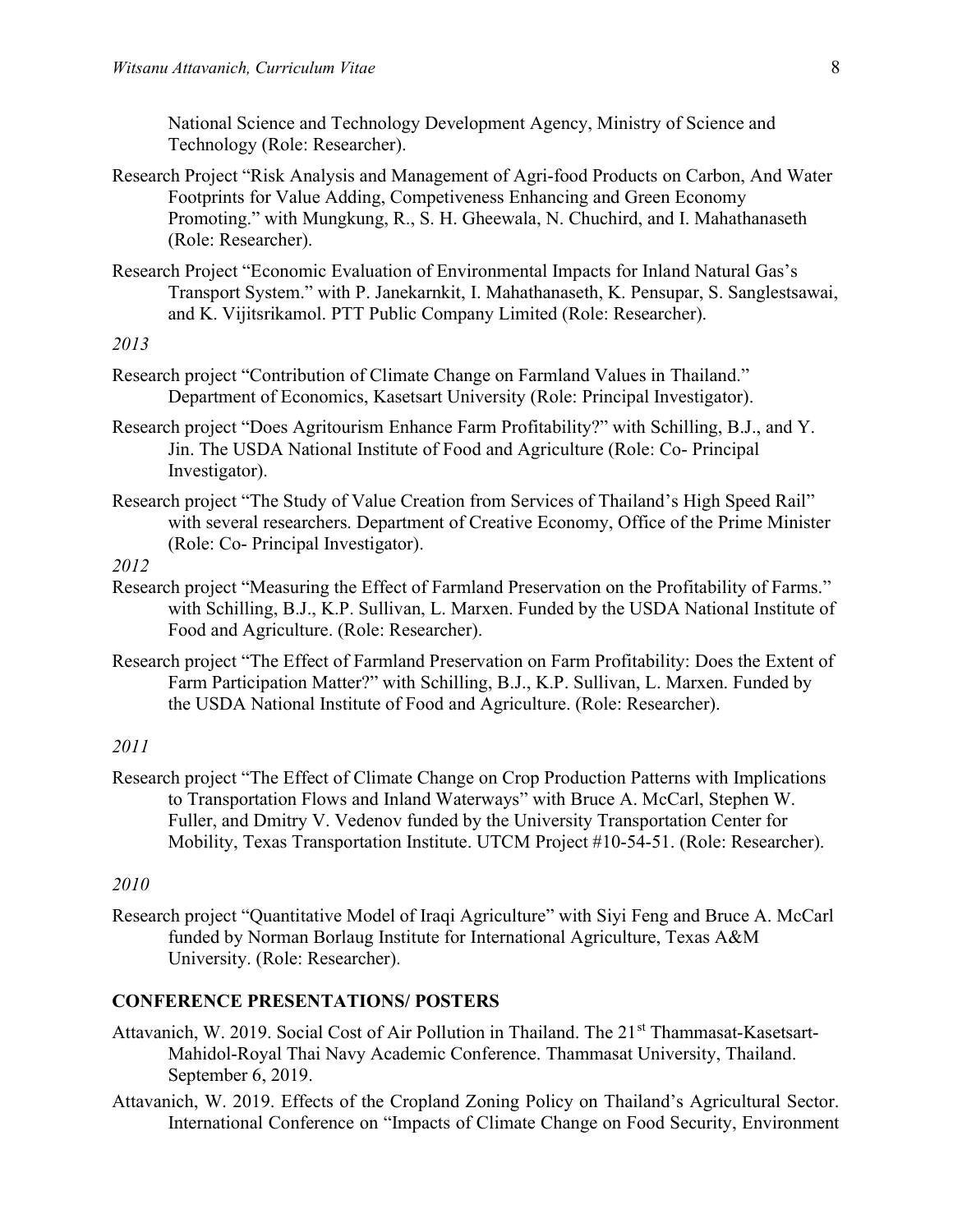and Economy" Organized by Korea University, Kangwon National University, and Korea Rural Economic Institute, Jeju, Republic of Korea May 23-27, 2019

- Attavanich, W. 2018. The Effect of Climate Change on Thailand's Agriculture: New Results. 2018 Bruce McCarl Lecture Series. Organized by Chung-Hua Institution for Economic Research (CIER), Taiwan, May 15-16.
- Attavanich, W. 2016. "The Effect of Climate Change on Global Rice Production under Shared Socioeconomic and Representative Concentration Pathways" Selected Paper Presented at the 2016 East Southeast and South Asia Taiwan Korea Japan Agricultural Economics Conference, Taipei, Taiwan, November 5-8.
- Attavanich, W., R. Mungkung, I. Mahathanaseth, S. Sanglestsawai, and A. Jirajariyav. 2016. Developing Green GDP Accounting for Thai Agricultural Sector Using the Economic Input Output - Life Cycle Assessment to Assess Green Growth. SEE 2016 in conjunction with ICGSI 2016 and CTI 2016 On "Energy & Climate Change: Innovating for a Sustainable Future" 28-30 November 2016, Bangkok, Thailand.
- Attavanich, W. 2016. "Evaluating the Impact of the Rice Price Policy on Economic Well-Being of Farm Household in Thailand" Selected Paper Presented at the 2016 Australian Agricultural and Resource Economics Society 60<sup>th</sup> Annual Conference, The Park Hyatt Hotel, Canberra, ACT, Feb 2-5.
- Brown, M.E., J.M. Antle, P. Backlund, E.G. Carr, W.E. Easterling, M.K. Walsh, C. Ammann, W. Attavanich et al. 2015. "Climate Change and Global Food Security: Food Access, Utilization, and the US Food System." 2015 American Geophysical Union (AGU) Fall Meeting. San Francisco, USA. December 14-18.
- Brown, M.E., J.M. Antle, P. Backlund, E.G. Carr, W.E. Easterling, M.K. Walsh, C. Ammann, W. Attavanich et al. 2015. "USDA Town Hall on Climate Change, Global Food Security and the U.S. Food System Report." 2015 American Geophysical Union (AGU) Fall Meeting. San Francisco, USA. December 14-18.
- Brown, M.E., J.M. Antle, P. Backlund, E.G. Carr, W.E. Easterling, M.K. Walsh, C. Ammann, W. Attavanich et al. 2015. "Global Food Security in a Changing Climate: Considerations and Projections." 2015 American Geophysical Union (AGU) Fall Meeting. San Francisco, USA. December 14-18.
- Attavanich, W. 2014. "Evaluating Impacts of Rice-Pledging Program on Economic Viability of Rice Farming in Thailand." Selected Paper Presenting at the 14<sup>th</sup> International Convention of the East Asian Economic Association, Bangkok, Thailand. November 1–2.
- Schilling, B.J., W. Attavanich, and Y. Jin. 2013. "Does Agritourism Enhance Farm Profitability?" Selected Paper Presenting at 2013 NAREA Annual Meeting, Ithaca, NY, USA. June 22–25.
- Attavanich, W. 2013. "The Effect of Climate Change on Thailand's Agriculture." Selected Paper Presenting at the 7th International Academic Conference, Prague, Czech Republic. September 1–4.
- Attavanich, W and S. Singhapreecha. 2013. "Agricultural Sector Modeling Studies & Economy Report for Thailand" Presenting at 2013 Food Security Policy Modeling Forum, Taipei Taiwan. October 3–4.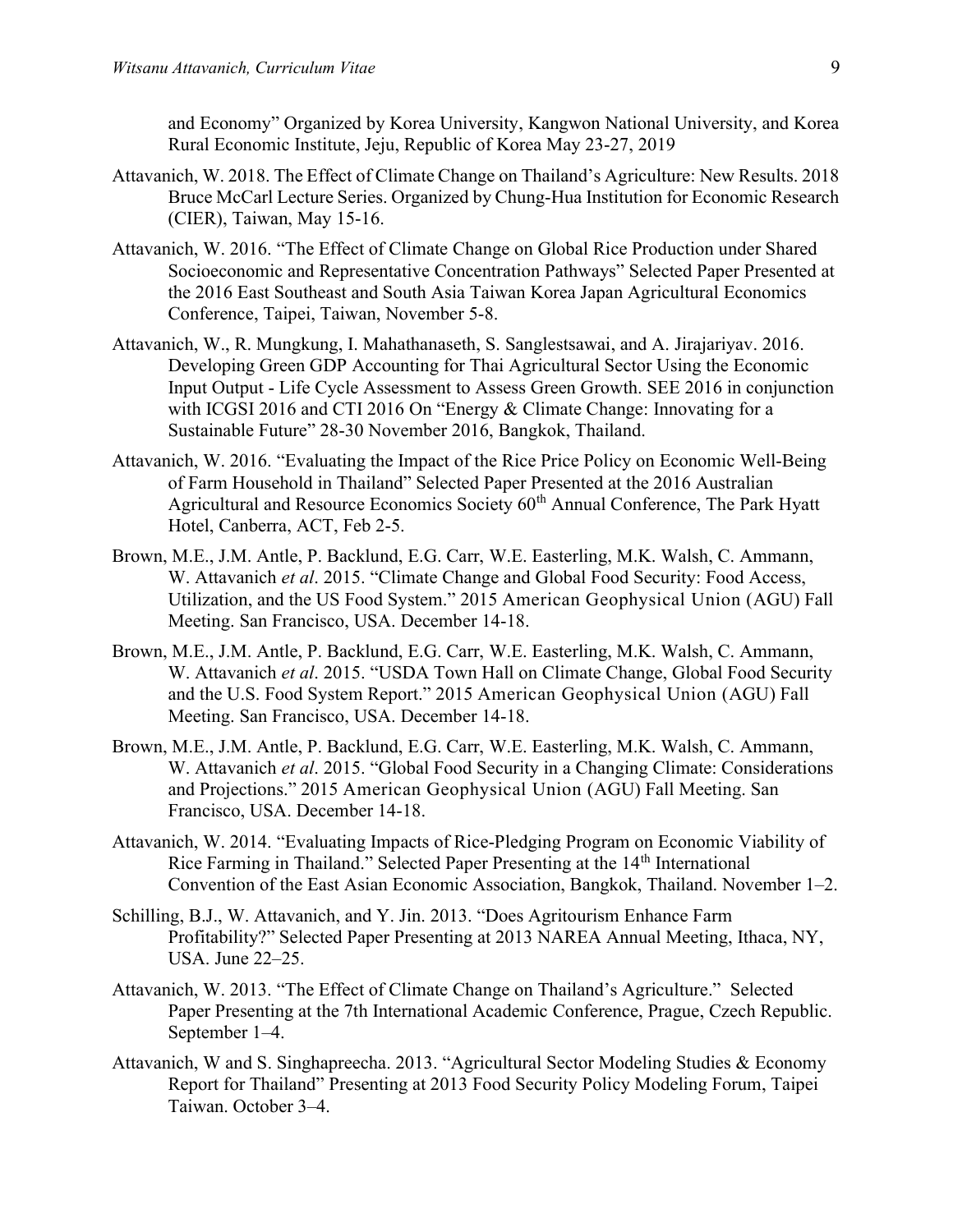- Attavanich, W., B.S. Rashford, R.M. Adams, and B.A. McCarl. 2012. "Land Use, Climate Change, and Ecosystem Services." Selected Paper Presenting at 2012 AAEA Annual Meeting, Seattle, WA. August 12–14 (AERE Session).
- Attavanich, W., B.J. Schilling, K.P. Sullivan, and L.J. Marxen. 2012. "Do Farmland Preservation Programs Improve the Profitability of Farming? Selected Poster Presenting at 2012 AAEA Annual Meeting, Seattle, WA. August 12–14.
- Attavanich, W., B.J. Schilling, L.J. Marxen, and K.P. Sullivan. 2012. "Measuring the Effect of Farmland Preservation Program Participation on the Economic Viability of Farms." Selected Paper Presenting at 2012 NAREA Annual Meeting, Lowell, MA. June 10–12.
- Attavanich, W. and B.A. McCarl. 2011. "The Effect of Climate Change, CO<sub>2</sub> Fertilization, and Crop Production Technology on Crop Yields and Its Economic Implications on Market Outcomes and Welfare Distribution." Selected Paper Presenting at 2011 AAEA & NAREA Joint Annual Meeting, Pittsburgh, PA. July 24–26.
- Attavanich, W., B.A. McCarl, S. Fuller, V.V. Dmitry, and A. Zafar. 2011 "The Effect of Climate Change on Transportation Flows and Inland Waterways due to Climate-Induced Shifts in Crop Production Patterns." Selected Paper Presenting at 2011 AAEA & NAREA Joint Annual Meeting, Pittsburgh, PA. July 24–26.
- Attavanich, W. and B.A. McCarl. 2011. "The Roles of Climate Change, Atmospheric CO<sub>2</sub>, and Technological Progress on Crop Yields and Their Implications on Market Outcomes and Welfare Distribution." Selected Paper Presented at 2011 CAES & WAEA Joint Annual Meeting, Banff, Alberta, Canada. June 29–July 1.

#### SELECTED INVITED PRESENTATIONS

- The impact of air pollution on Thai economy and society. Meeting for consideration of "Economic Damage from  $PM_{2.5}$ " Organized by the Economic Development Commission House of Representatives at the Parliament Building. 19 February 2020.
- The impact of air pollution on Thai economy and society. Public dialogue "Resolve the  $PM_{2.5}$ crisis with research and innovation" organized by the National Strategy Development Committee on creating a quality of life that is environmentally friendly. National Research Office, Office of Bio-Economic Development (Public Organization), Royal Institute of Thailand, and Khon Kaen University at Chamchuri 10 Building, Chulalongkorn University. 14 February 2020.
- The effects of drought and mitigation measures: An economic perspective. In Academic Seminar on "Drought 2020 and Management Measures for Future Prevention. Organized by National Research Office and Chulalongkorn University. Bangkok. February 13, 2020.
- Climate Change and Thailand's Agriculture. Program for smart agriculture technologies and policies for the adaptation of climate change, Ministry of Agriculture, The People's Republic of Bangladesh organized by King Mongkut's University of Technology North Bangkok, Kasetsart University, Bangkok, Thailand February 13, 2020.
- Economic costs of Thai society from air pollution. Seminar In the seminar on "PM<sub>2.5</sub> and love" Kasetsart University Alumni Association under The King's Patronage. Kasetsart University, Bangkok. 11 February 2020.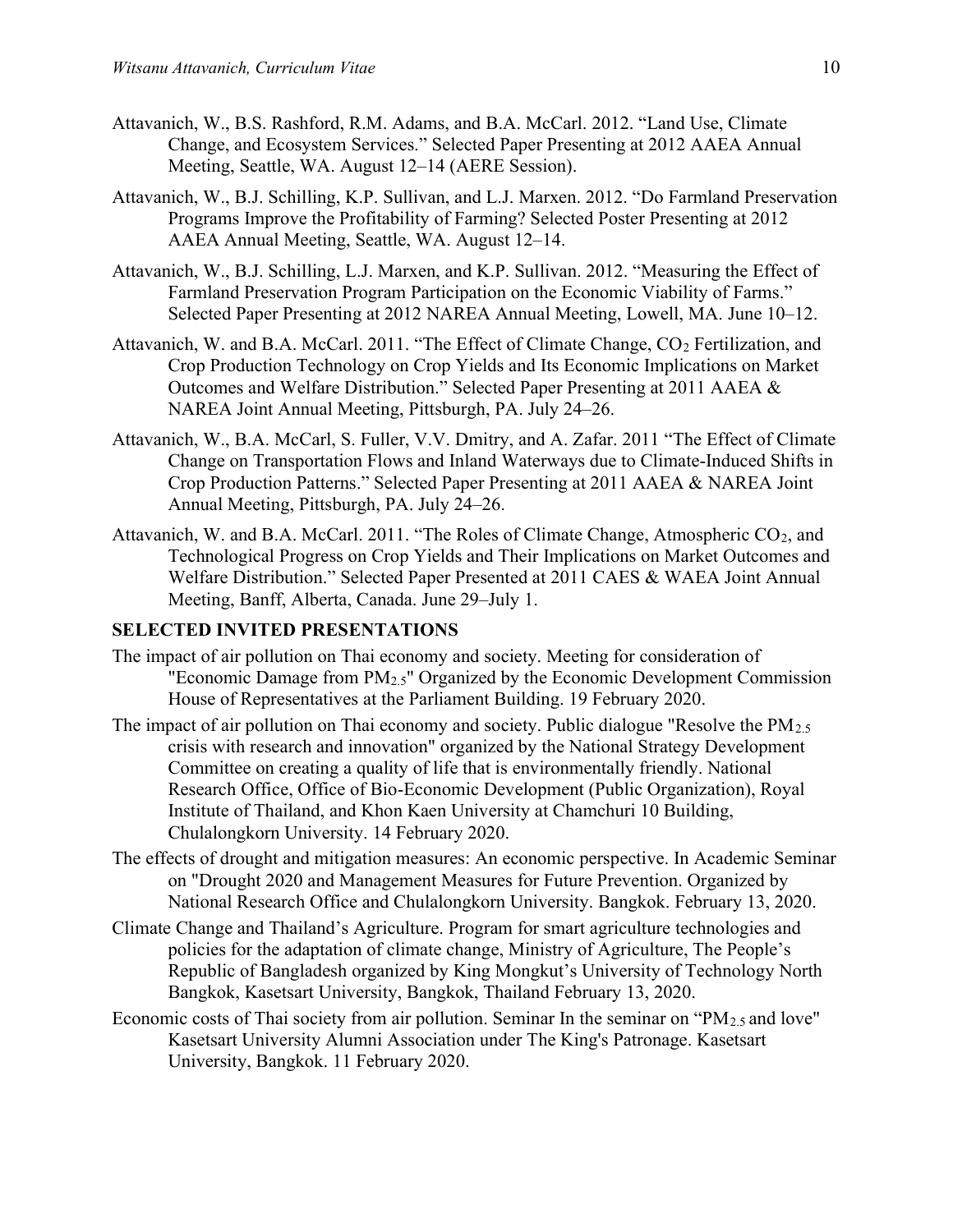- Structural Transformation in Thai Agriculture: Challenges and Solutions for Sustainability. (Keynote Speaker).  $16^{th}$  RSEP International Multidisciplinary Conference. The Review of Socio-Economic Perspectives (RSEP), Thailand February 4-6, 2020.
- Look at the development of Thai agriculture with a large database. Kasikorn Research Center. Kasikorn Bank (KBANK) Public Company Limited. January 31, 2020.
- Accelerating climate change adaptation with digital solutions in Thailand's agriculture. International Conference on "Digital Solutions to Accelerate Adaptation to Climate Change in Agriculture" Divecha Centre for Climate Change, Indian Institute of Science CGIAR and CCAFS Bengaluru, India. Jan 13-14, 2020.
- Particulate Matter 2.5 Micrometers (PM2.5) and Thai Social Cost. (Invited Speaker). National Conference on Air Quality in Thailand: PM2.5. Pathumwan Princess Hotel, Bangkok, Thailand. December 12, 2019.
- Agriculture and food industry in Thai context: Issues, challenges, and sustainability. (Keynote Speaker). In EC-Asia Research Network on Integration of Global and Local Agri-Food Supply Chains Towards Sustainable Food Security hosted by Regional Centre for Manufacturing Systems Engineering (RCMSE) Chulalongkorn University, The Tawana Bangkok, Bangkok, Thailand. December 10, 2019.
- Air Pollution Costs of Thai Society: An Economic Perspective. (Keynote Speaker). The 21<sup>st</sup> Thammasat-Kasetsart-Mahidol-Royal Thai Navy Academic Conference. Thammasat University, Thailand. September 6, 2019.
- Changes in the structure of the Thai agricultural sector: implications for the Bank for Agriculture and Agricultural Cooperatives (BAAC). Organized by BAAC, Bangkok, September 12, 2019.
- Economic project evaluation for land degradation management. Land Development Department. Ministry of Agriculture and Cooperatives. Nakhon Nayok province. August 28-30, 2019.
- Roundtable on the Impact of Globalization on Agriculture and the Changing Role of Private Sector Forecasting. Australian Embassy, Bangkok. June 27, 2019.
- Thai agriculture in a world of climate change. The 13<sup>th</sup> National Economist Conference (Econ Never Die). Songkhla. June 23, 2019. (Keynote Speaker)
- Climate change, public policy and the structure of the Thai agricultural sector: New knowledge in the Thai agricultural sector. Thailand Development Research Institute (TDRI). June 10, 2019.
- Climate change ... effects on agriculture and food production in Thailand. Kasikorn Research Center. Kasikorn Bank (KBANK) Public Company Limited. May 30, 2019.
- Cost of Thai Society from Air Pollution and Solutions. Invited Panel Discussion on Driving the National Strategy and Systemic Reform of the Air Pollution Management PM<sub>2.5.</sub> Organized by: The National Strategic Committee for Creating Green Growth on a Quality of Life; The National Reform Council on Natural Resources and Environment; National Research Council of Thailand; and Royal Institute. Tawana Surawong Hotel, April 26, 2019.
- Social Cost of Air Pollution in Thailand and Solutions. Panel Discussion on the topic "Is "Dirty Air" the New Normal for Once Tourist-Friendly Thailand?". The Foreign Correspondents' Club of Thailand (FCCT). Bangkok. April 10, 2019.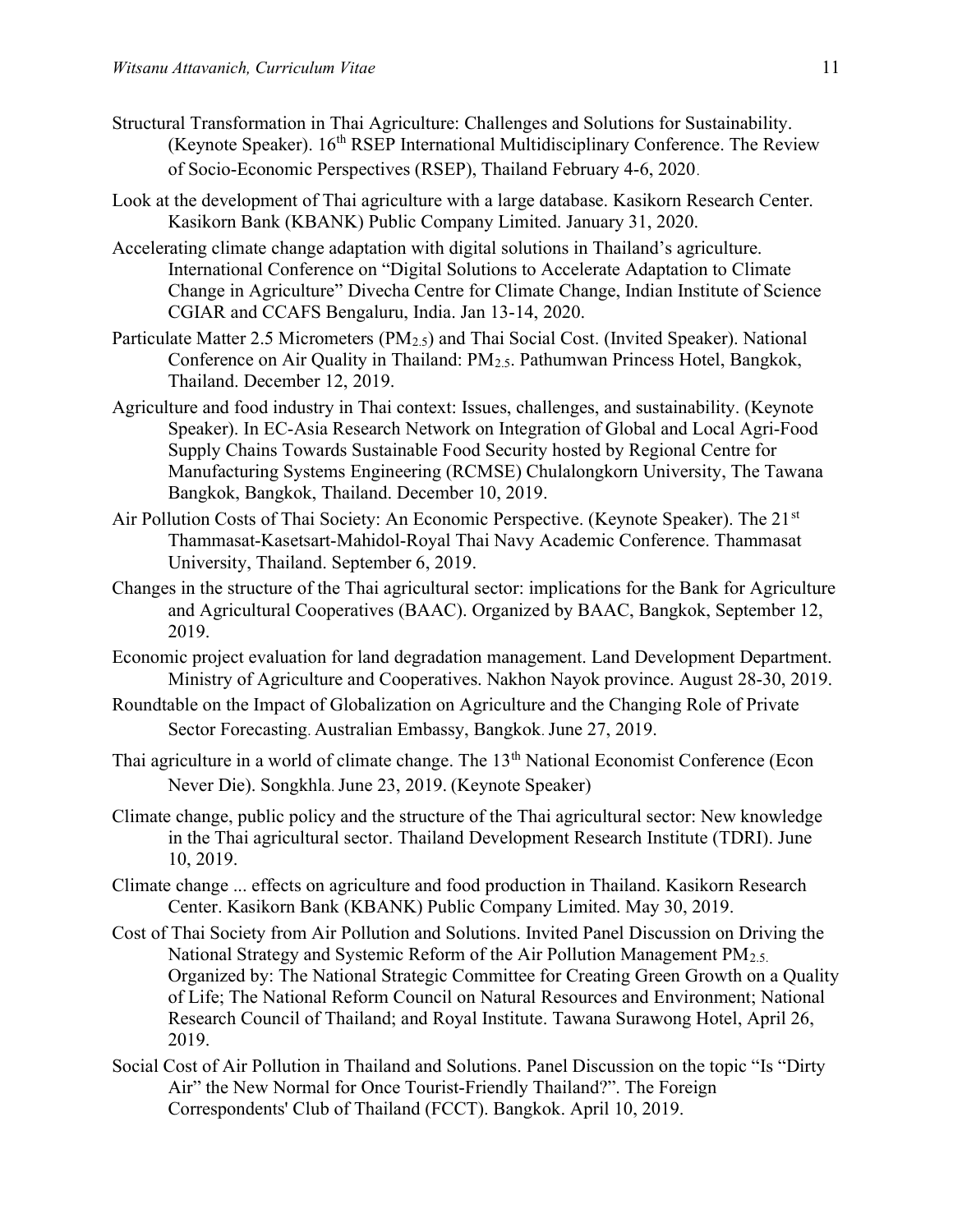- Air Pollution in Bangkok: Status, Causes & Economic Effects. PIER Economic Seminar. Bank of Thailand, Bangkok. February, 11 2019.
- Global rice trade with social network analysis. with Song Soo Lim (Korea University). Brown Bag Seminar. Department of Economics, Kasetsart University. Bangkok Thailand. February 8, 2019.
- Air Pollution in Bangkok: Status, Causes & Economic Effects. (Invited Speaker) The European Union Consular Meeting. Delegation of the European Union, Bangkok. February 6, 2019.
- How Does Climate Change Affect Thailand's Food Security? (Keynote Speaker) Puey Ungphakorn Award Ceremony for the 2019 Outstanding Thai Young Economists. Bank of Thailand. March 9, 2019.
- Climate Change and Agriculture in Thailand. (Keynote Speaker). 10<sup>th</sup> RSEP International Multidisciplinary Conference. The Review of Socio-Economic Perspectives (RSEP), Thailand Jan 15-17, 2019.
- Climate change impacts and mitigation potentials in Thailand's agriculture with policy update. International Symposium on Frontier of Science, Technology and Engineering 2018 (FOSTE 2018) Northern Science Park, Chiang Mai, Thailand. November 19-22, 2018
- Mitigation Potentials of Greenhouse Gases Emission Reduction in Thailand's Agriculture Sector. Workshop Meeting under the Project of Studying Mitigation Potentials of Greenhouse Gases Emission Reduction in Thailand's Agriculture Sector. Organized by Office of Natural Resources and Environmental Policy and Planning (ONEP), Office of Agricultural Economics, Deutsche Gesellschaft für Internationale Zusammenarbeit (GIZ) GmbH, Bangkok, Thailand, June 13, 2018.
- Thailand's Climate Change Policy Update. Organized by Council of Agriculture and Chung-Hua Institution for Economic Research (CIER), Taiwan, May 17-18, 2018.
- Effects of Climate Change on Thailand's Agriculture. Organized by National Committee on Natural Resources and Environment, National Legislature and National Research Council of Thailand, Thai Parliament, Bangkok, January 30, 2018.
- Global Warming…How to Manage the Data? Organized by National Committee on Natural Resources and Environment, National Legislature and National Research Council of Thailand, Bangkok, December 20, 2017.
- Climate Change and Seed Industry. 2017. Pre-Congress Workshop in 2017 Asian Seed Congress organized by the Asia and Pacific Seed Association (APSA), Bangkok, November 13, 2017.
- Impact of the First-Time Car Buyer Program on the Environmental Cost of Air Pollution in Bangkok. 2017. Kuala Lumpur Seminar Series hosted by the World Bank's Development Research Group. Kuala Lumpur, Malaysia, April 20, 2017.
- The Impacts of Global Climate Change on Thai Economy and Industries. Deloitte Economic Update 2/2017 and Headline Topic 1/2017, Deloitte Touche Tohmatsu Jaiyos Co., Ltd., Bangkok, Thailand. May 12, 2017.
- Non-Market Valuation Techniques in Economics Used for Social and Economic Impact Evaluation. Organized by National Science and Technology Development Agency (NSTDA), Bangkok, Thailand. February 9, 2017.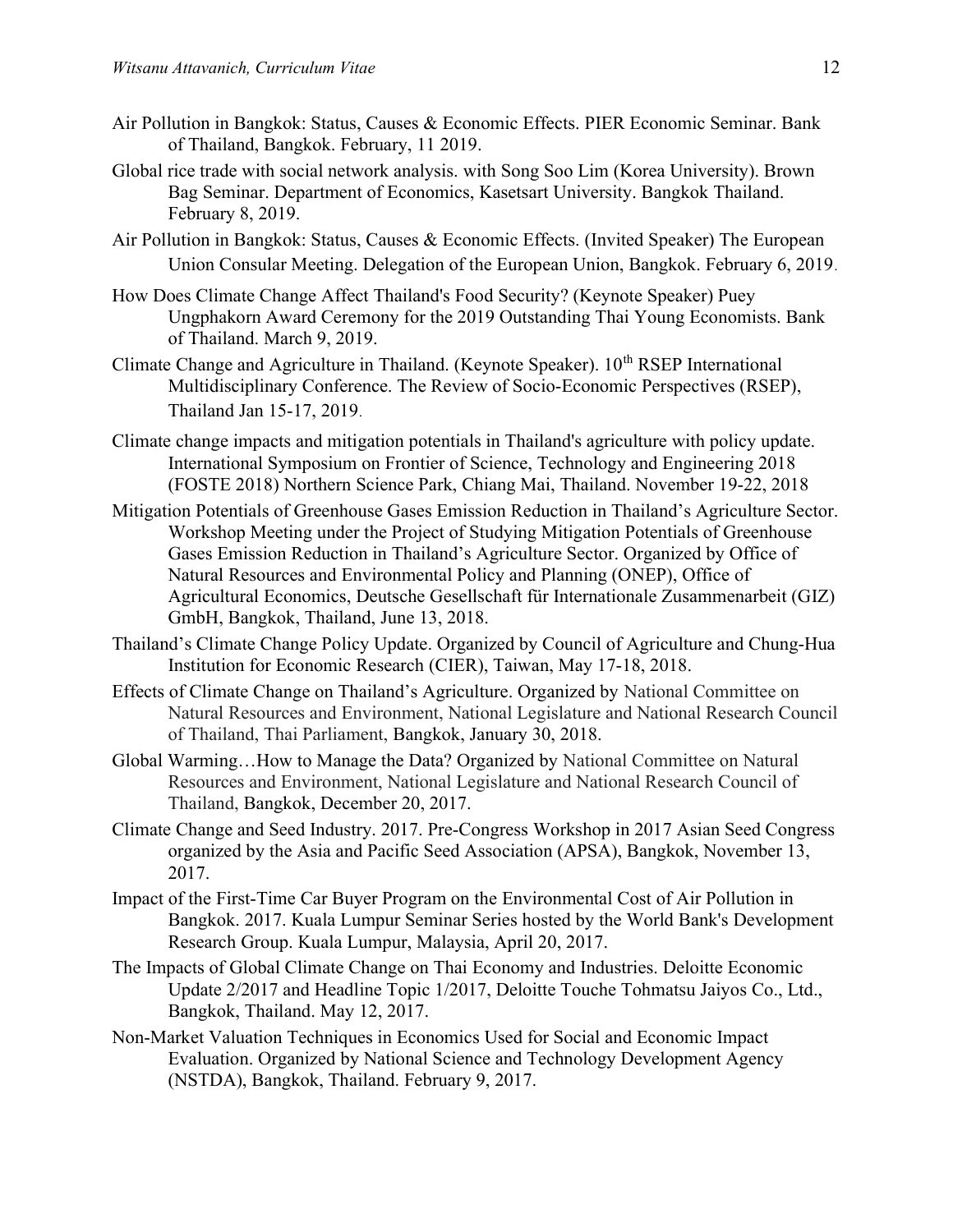- Existing International Efforts in Data Collection, Impact Assessment, and Reduction of Food Loss and Waste in APEC Region. 2016 APEC Expert Consultation on Food Loss and Waste at Retail and Consumer Levels. Taipei, Taiwan, 18-19 July, 2016.
- Did the Thai Rice-Pledging Program Improve the Economic Performance and Viability of Rice Farming? Mini-Conference on Development Economics at Puey Ungphakorn Institute for Economic Research, The Bank of Thailand, December 14, 2015.
- Effects of Climate Change on Global Rice Production. 2015 Global System Risk in Food, Energy and Finance, Hosted by Department of Food and Resource Economics Korea University, Seoul, Republic of Korea, October 29 – Nov 1, 2015.
- Natural Resource Use and Environmental Impacts Related to the Food System in Thailand. International Resource Panel - Working Group on Food Second Regional Workshop: "Natural Resource Use and Environmental Impacts of Food Systems in Southeast Asia" Jakarta, Indonesia, April 30 – May 1, 2014.
- How to Publish in a Good Academic Journal? Brown Bag Seminar. Faculty of Economics, Kasetsart University, Bangkok, Thailand, September 13, 2013.
- Tools in Economics for Analyzing Impacts in Agriculture. Office of Agricultural Economics, Ministry of Agriculture and Cooperatives. Nakhon Nayok, Thailand, December 2, 2013.
- Climate Change, Agriculture, and Transportation. Systemic Impacts of Climate on Transportation Workshop. U.S. Department of Transportation. Arlington, VA, October 11-12, 2012. (Panel Discussion).
- The Effect of Farmland Preservation on Farm Profitability: Does the Extent of Farm Participation Matter? Department of Agricultural, Food and Resource Economics, Rutgers, the State University of New Jersey, New Brunswick, NJ, October 17, 2012.
- Transportation Alternatives to Inland Waterways for U.S. Agriculture. U.S. Army Corps of Engineers Water Resources Science, Engineering, and Planning, the National Academies, Washington D.C., December 12, 2011. with S. Fuller.

# TEACHING EXPERIENCE

Kasetsart University, Thailand (Department of Economics) (2003 – Current) Bachelor Level: Energy Resource Economics, Principles of Micro Economics I & II, Principles of Macro Economics I, International Economics, and Quantitative Methods in Economics

- Master Level: Advanced Environmental Economics, Advanced Managerial Economics, and Seminar in Business Economics
- Ph.D. Level: Microeconomics III and Advanced Research Methods in Economics: Section of Econometrics of Program and Policy Evaluations; Selected Topics in Environmental Economics

Texas A&M University, USA (Department of Agricultural Economics)

Lecturer, Agribusiness Analysis and Forecasting: Mathematical Programming Section with Dr. James W. Richardson (Graduate Level: Spring 2010 and 2011)

Course covered linear programming, mixed programming, risk programming, and supply chain management in the context of agribusiness.

Invited Lecturer, Homeland Security - Economic Issues and Implications for Policy Design: A case study of 2009 H1N1 flu impacts (Graduate Level: Fall 2010)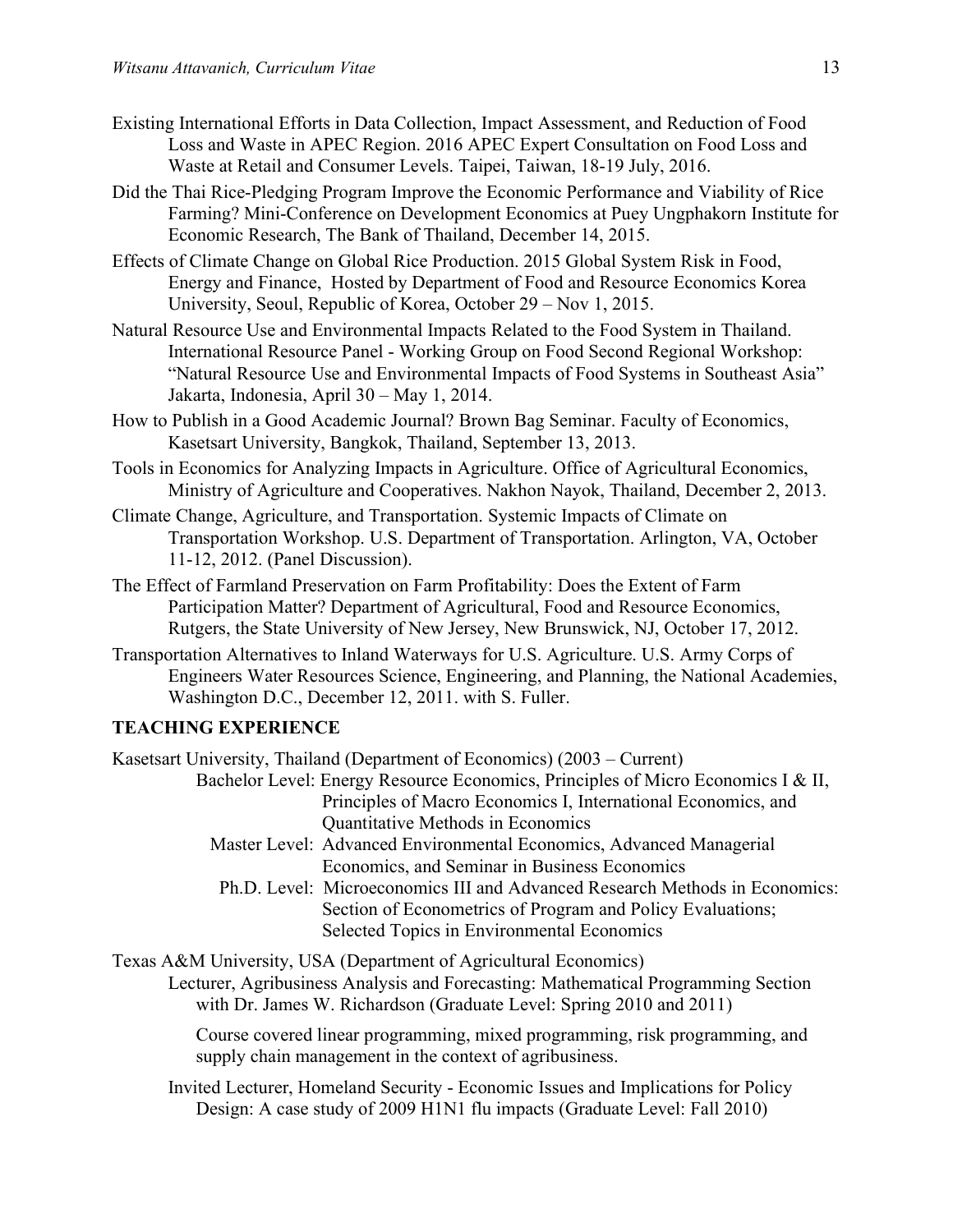### SCHOLARSHIPS, HONORS AND AWARDS

#### International Level

2016 Abraham Lincoln Honor Award for Increasing Global Food Security for the Contributed USDA Technical Report on "Climate Change, Global Food Security, and the U.S. Food System" from the US Department of Agriculture, 2016.

#### National Level

- 2019 Puey Ungphakorn Award for the Young Thai Economist who has the outstanding academic performance awarded by Puey Ungphakorn Institute and 7 Thai prestigious academic institutions (one award given every two years)
- 2019 Outstanding Award for the Academic Services in the Field of Social Science and Humanities, Kasetsart University (one award given annually)
- 2016 Rising Star Academic Award. The Alumni Association of Economics & Business Administration, Kasetsart University
- 2015; 2017 Outstanding Award for Researcher in the Faculty of Economics, Kasetsart University who published articles in the journal with highest impact factor (two awards given annually)
- 2013 Kasetsart University Research Star (KU Research Star) Award in the Fields of Social Science and Humanities, Kasetsart University (one award given annually) (The award was provided to a university researcher under 40 years old who has the highest quantities and quality of peer reviewed journals in the fields of social science and humanities.)
- 2007-2011 Royal Thai Scholarship for Ph.D. study in Energy Policy and Economics (competitive at national level)
- 2011 AAEA Travel Grant from the Agricultural and Applied Economics Association (AAEA) (only 3 students in a university are given annually)
- 2011 Graduate Student Research and Presentation Grant funded by the Association of Former Students and the Office of Graduate Studies, Texas A&M University (competitive)
- 2010 Graduate Student Travel Scholarship from the Western Agricultural, Economics Association (WAEA) (only 5 scholarships given annually)
- 2010 Graduate Student Travel Scholarship from the Department of Agricultural, Economics, Texas A&M University (competitive)
- 2002-2003 Scholarship from KBANK Public Company Limited to Pursue Master Study at Thammasart University, Thailand (one award given annually)
- 1998-2000 Award for excellent academic record (highest GPA in class), Faculty of Economics, Kasetsart University, Thailand (one award given annually)
- 2000 Award for the student who assisted the various student's activities both Faculty and University level, Kasetsart University, Thailand (five awards given annually)
- 1999 Winner in the National Economic Competition (solving problems in Economics), the Economics Association of Thailand (one award given annually)